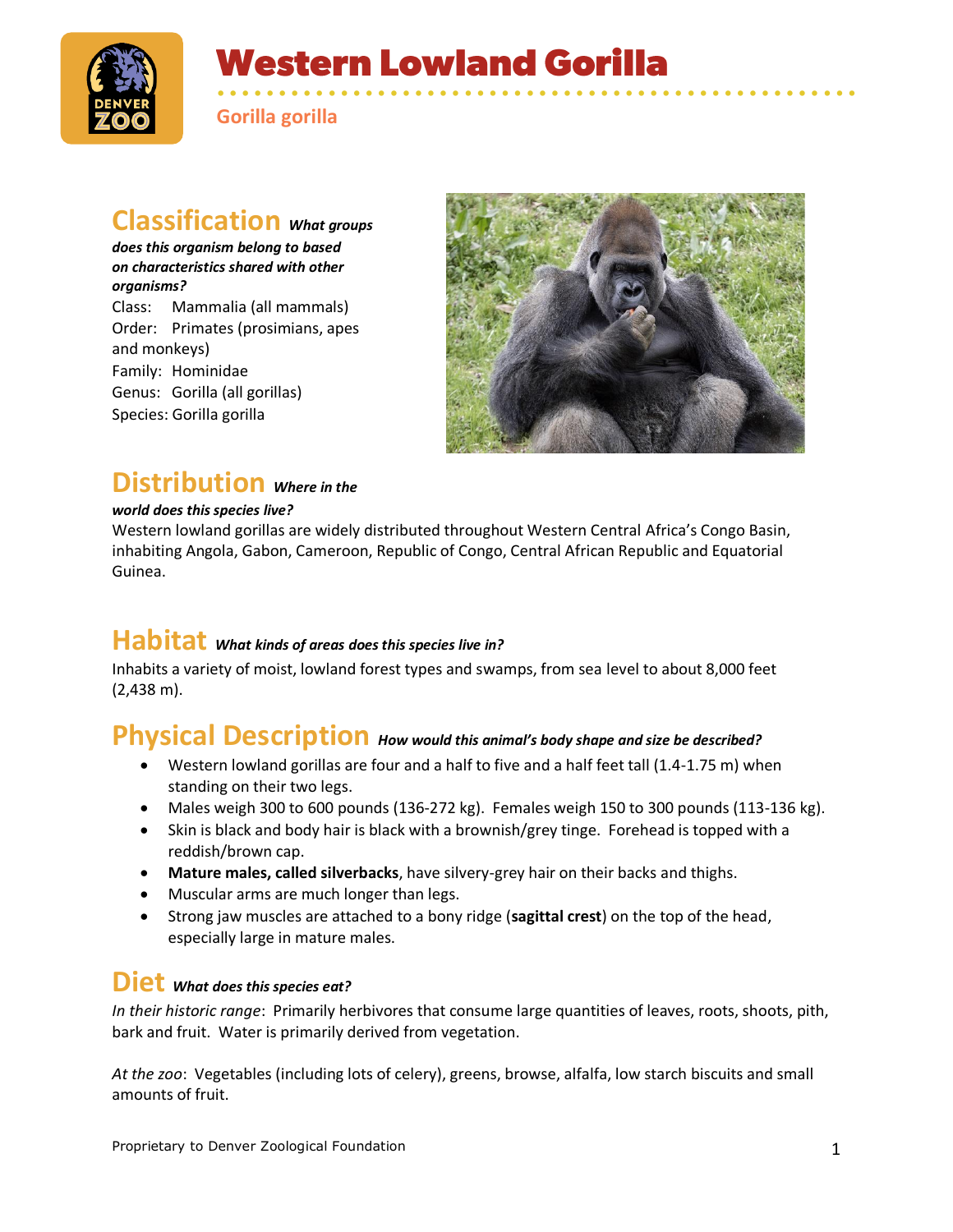

**Gorilla gorilla**

#### **Predators** *What eats this species?*

The only threat from a wild predator is the leopard. Gorillas are also hunted for bushmeat by humans.

• • • • • • • • • • • • • • • • • • • • • • • • • • • • • • • • • • • • • • • • • • • • • • • • • • • •

#### **Social Organization** *How does this animal interact with others of its species?*

Western lowland gorillas are non-aggressive, social **great apes** (group of primates including orangutans, chimpanzees and bonobos) living in **family groups called troops**. Troop size averages five to ten but can be up to 30 individuals. Family groups are made up of a dominate male silverback, several adult females, their offspring, and one or more sub-adult males called blackbacks. At sexual maturity males and females leave their natal troop to seek mates. Daily group activity is led by the silverback who also protects the group from intruders with intimating behavior such as vocalizations, chest beating and charging. At dusk, sleeping takes place in nests individually constructed of leaves and branches either on the ground or in trees.

## **Life Cycle** *How does this species mate, raise young, grow and develop?*

Life expectancy in the wild is 30 to 40 years and up to 60 years in human care. Males are sexually mature at 8 to 12 years, usually breeding at about 15 years. Females are sexually mature at 7 to 8 years, breeding between 10 and 11 years. Births are a single infant after gestation of 250-290 days. Infants weigh four to five pounds (1.8-2.3 kg). Infants are carried on their mom's chest and back, crawl at about nine weeks and walk between three and six months. Young begin solid food around 6 months and are weaned between three and four years.

### **Adaptations** *What physical and behavioral characteristics enable this animal to survive and thrive?*

- Primarily terrestrial, gorillas walk on all fours by curling their fingers under and walking on their knuckles, called **knuckle walking**.
- Communicates with over 20 vocalizations, including roars, grunts, whistles and barks.
- Opposable thumbs and big toes allow for climbing and grasping and manipulating objects.
- A bony sagittal crest on top of the head supports strong jaw muscles and teeth to grind coarse vegetation.
- Used to bend and gather foliage, upper body strength is six times more powerful than humans.
- Stomachs are larger than chests due to enlarged intestines needed to digest cellulose in plants.
- As **diurnal animals** (active during the daytime), gorillas rely on keen eyesight with excellent depth perception and color vision.
- Tufts of white hair on baby gorilla bottoms allow mothers to see them in the dense forest.